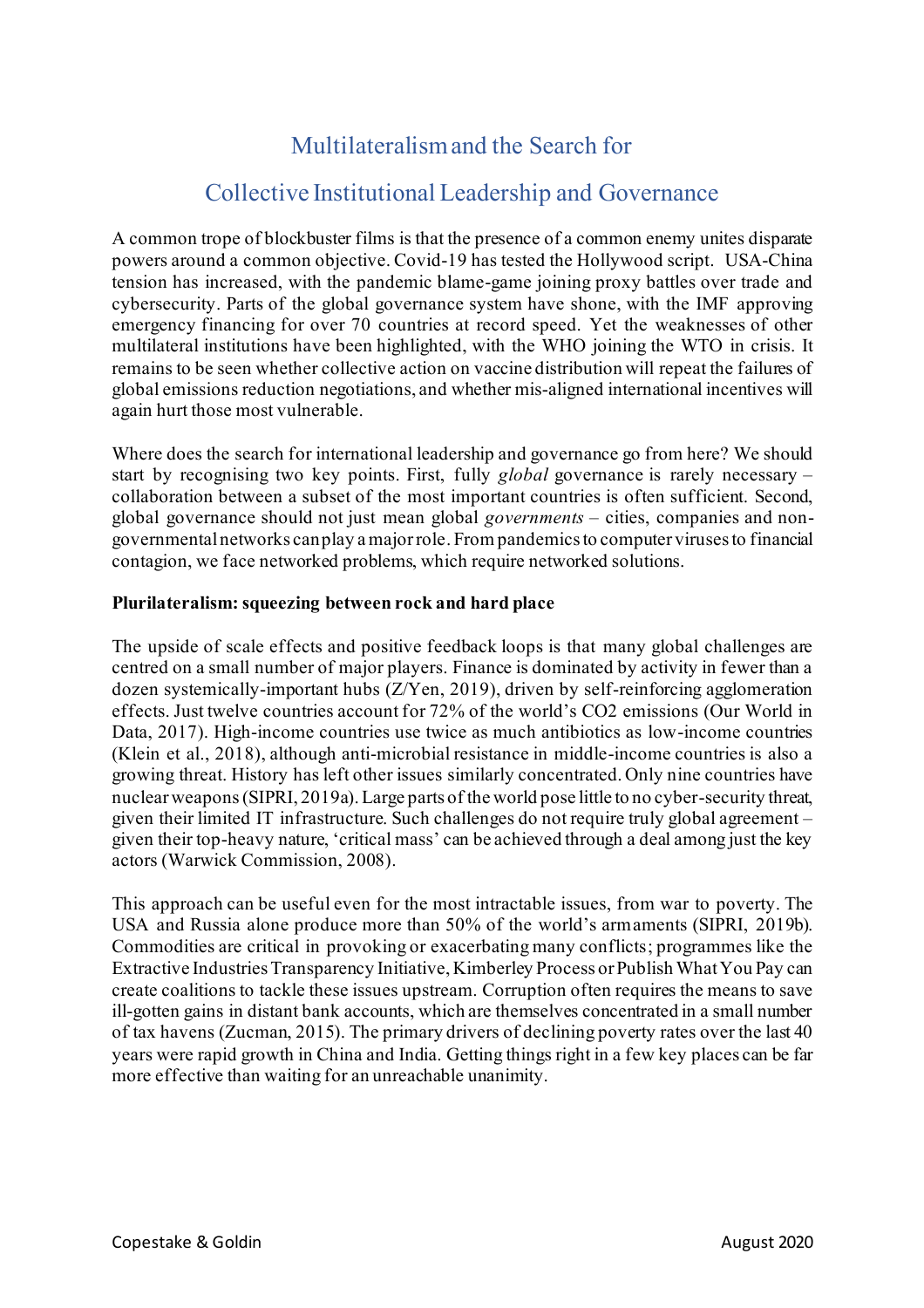#### **Leadership beyond governments**

States face constraints that other actors do not; effective action on global issues will require working with the private sector. In September 2019 Amazon made a 'Climate Pledge', including ordering 100,000 electric delivery trucks and committing to be carbon neutral by 2040. Six months later the company's founder, Jeff Bezos, committed \$10bn of his personal wealth to funding scientists, activists and NGOs working on climate issues. Ten public companies each spend more than \$10 billion on research and development per year, more than the whole of Mexico (Strategy&, 2018). This includes Volkswagen, whose investment in electric cars – along with that of new rivals like Tesla – will be vital for enabling the carbon transition. Ditto Johnson & Johnson with respect to antimicrobial resistance (Gulland, 2018). Partnerships with pharmaceutical firms are critical in the race to produce a Covid-19 vaccine.

The coronavirus pandemic has also highlighted the role of cities and regional authorities in handling global challenges, with many mayors and governors making major decisions. Cities consume two-thirds of the world's energy and account for more than 70% of global CO2 emissions (C40 Cities, 2020). The Oxford Martin Commission for Future Generations (2013) argued for a C20-C30-C40 coalition of the largest countries, companies and cities to fight climate change. Quasi-government agencies and civil society can also play a major role; indeed, much of the current architecture of globalisation was sketched out by such actors, from the first Universal Postal Union in the mid-19th Century to the first hypertext transfer protocol (HTTP) in the 1990s.

Networks can counter the paradox of globalisation, that we 'need more government on a global and a regional scale, but don't want the centralisation of decision-making power and coercive authority so far from the people actually to be governed' (Slaughter, 2005). As non-hierarchical platforms for governance and dialogue, networks create a framework for government without requiring a sacrifice of sovereign power (Woods and Martinez-Diaz, 2009). The 1989 Montreal Protocol, which averted environmental catastrophe by achieving complete phaseout of global CFC production by 1996, was built on successful collaboration between scientific experts, the private sector, social scientists and large funders (Royal Society, 2011). The Global Alliance for Vaccines and Immunisation similarly connects donors, civil society, UN agencies and national government, and has helped to prevent over 13 million deaths since it was founded in 2000 (GAVI, 2020). The next generation of global governance will emerge from experimentation across such networks, rather than being the design of a few central officials.

### **Global Governance 2.0**

Recognizing these realities does not mean abandoning attempts to reform existing multilateral organisations. The UN Security Council's P5 composition, or the convention of American and European heads of the World Bank and IMF, are perma-scandals whose legitimacy erodes further each year. Parallel China-centred institutions are becoming increasingly important, including the Asian Infrastructure Investment Bank and the constellation of bilateral agreements forming the Belt and Road Initiative. Historically-Western institutions must endeavour to reform before relative decline becomes irreversible.

Indeed, properly resolving the *current* crisis *does* require global action by governments. Only governments can enforce lockdowns, and no other actor has the financial muscle to support crippled economies. In our globalised economy an outbreak of Covid-19 anywhere is a threat everywhere, so all nations must be involved in the solution. Going forward, a central global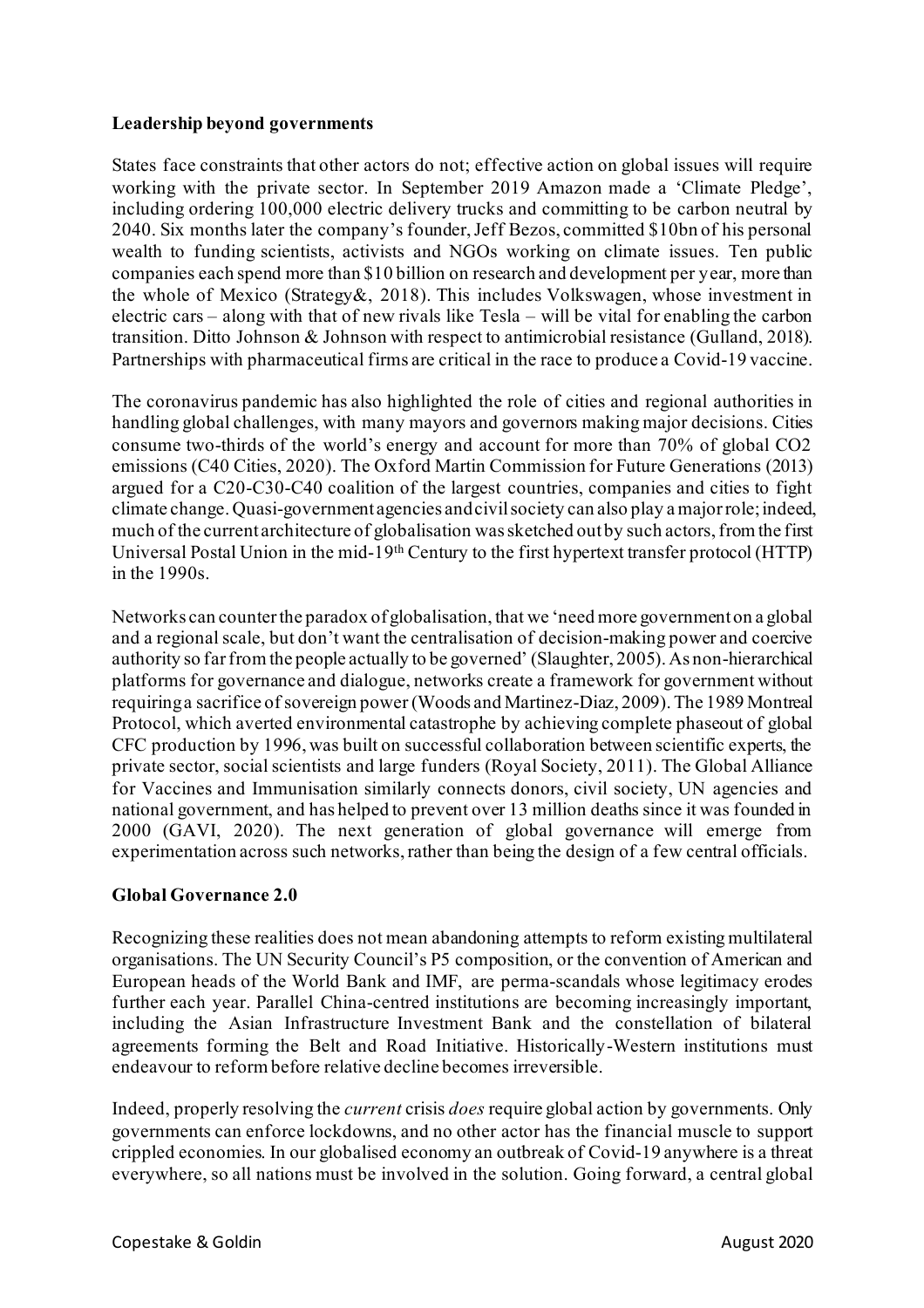disease-monitoring capacity is required, backed up by the capacity for rapid intervention before an outbreak reaches a hub airport. Funding can be based on ability to pay, but all countries need to agree to participate.

For other crises, from climate change to cyber-crime to bio-terrorism, substantial progress can be made through plurilateral coalitions of a variety of actors. As any lockdown film-buff knows, the rough-and-ready assembly of misfits wins in the end. The priority right now is to use the current crisis to catalyse new, broader and stronger alliances.

[Link to full report](https://copestake.info/uploads/otherwriting/multilateralism_search_for_collective_leadership.pdf)